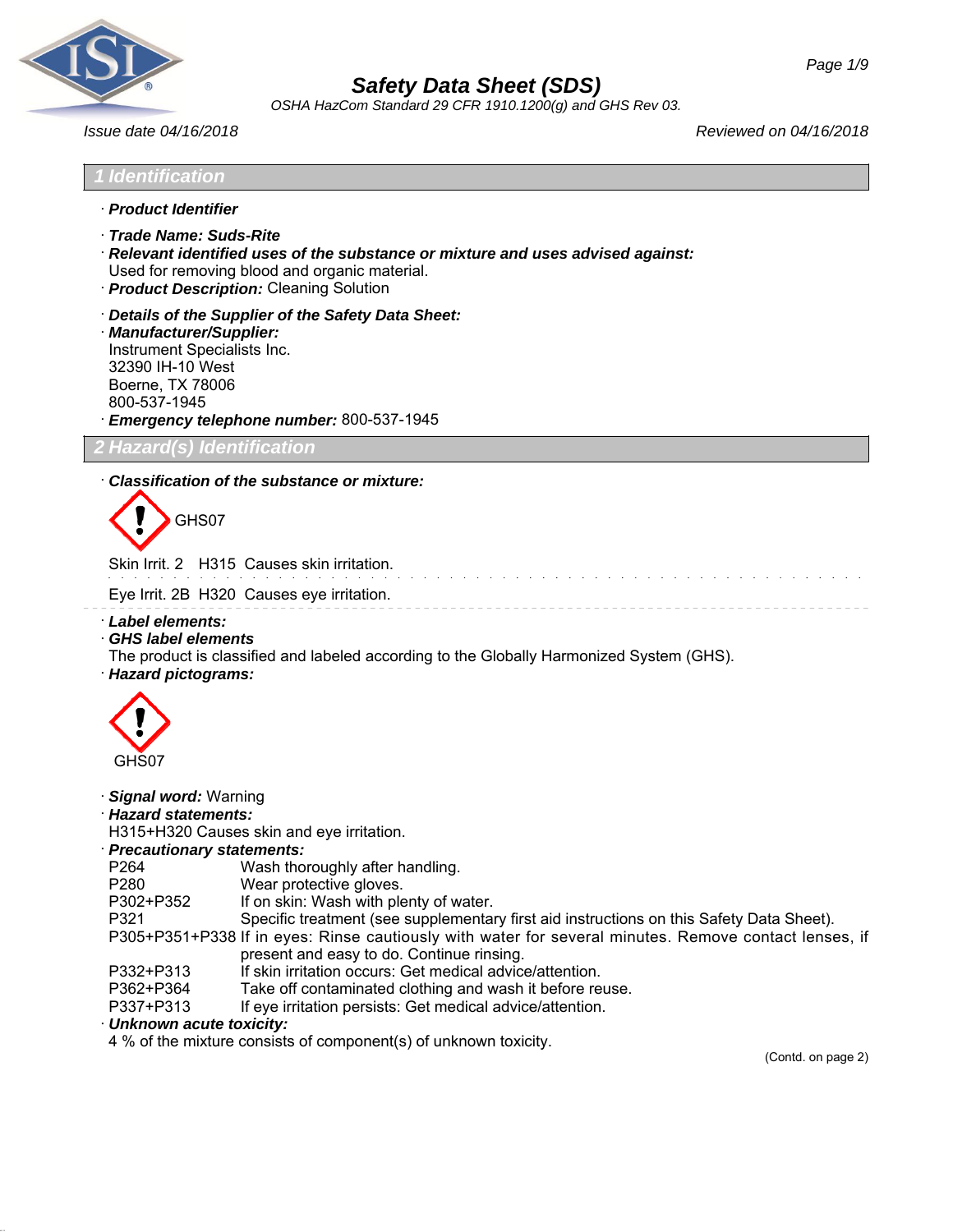

*OSHA HazCom Standard 29 CFR 1910.1200(g) and GHS Rev 03.*

*Issue date 04/16/2018 Reviewed on 04/16/2018*

*Trade Name: Suds-Rite*

- · *Classification system:*
- · *NFPA ratings (scale 0 4)*

1 0  $\overline{\mathbf{0}}$  $Health = 1$  $Fire = 0$  $Reactivity = 0$ 

· *HMIS-ratings (scale 0 - 4)*

**HEALTH**  FIRE REACTIVITY  $\boxed{0}$  Physical Hazard = 0  $\blacksquare$  $\boxed{0}$  $Health = 1$  $Fire = 0$ 

*Hazard(s) not otherwise classified (HNOC):* **None known** 

*3 Composition/Information on Ingredients*

#### · *Chemical characterization: Mixtures*

· *Description:* Mixture: consisting of the following components.

#### · *Dangerous Components:*

Trade Secret **Superints Accord Standard Contract Studies** STOT SE 3, H335; Eye Irrit. 2B, H320 2-12%

#### · *Additional information:*

The exact percentages of the ingredients of this mixture are considered to be proprietary and are withheld in accordance with the provisions of paragraph (i) of §1910.1200 of 29 CFR 1910.1200 Trade Secrets. Trade secret made in accordance with paragraph (i) of §1910.1200 of 29 CFR 1910.1200, the OSHA Hazard

Communication Standard and U.S. Code of Federal Regulations.

#### *4 First-Aid Measures*

- · *Description of first aid measures*
- · *General information:* No special measures required.
- · *After inhalation:* Supply fresh air; consult doctor in case of complaints.
- · *After skin contact:*
- Wash with soap and water.

If skin irritation occurs, consult a doctor.

- · *After eye contact:* Rinse opened eye for several minutes under running water.
- · *After swallowing:* If swallowed and symptoms occur, consult a doctor.
- · *Information for doctor*
- · *Most important symptoms and effects, both acute and delayed:* No further relevant information available.
- · *Indication of any immediate medical attention and special treatment needed:* No further relevant information available.

### *5 Fire-Fighting Measures*

- · *Extinguishing media*
- · *Suitable extinguishing agents:*
- CO₂, extinguishing powder or water spray. Fight larger fires with water spray or alcohol resistant foam.
- · *For safety reasons unsuitable extinguishing agents:* No further relevant information.
- · *Special hazards arising from the substance or mixture:* No further relevant information available.
- · *Advice for firefighters*
- · *Special protective equipment for firefighters:*

As in any fire, wear self-contained breathing apparatus pressure-demand (NIOSH approved or equivalent) and full protective gear to prevent contact with skin and eyes.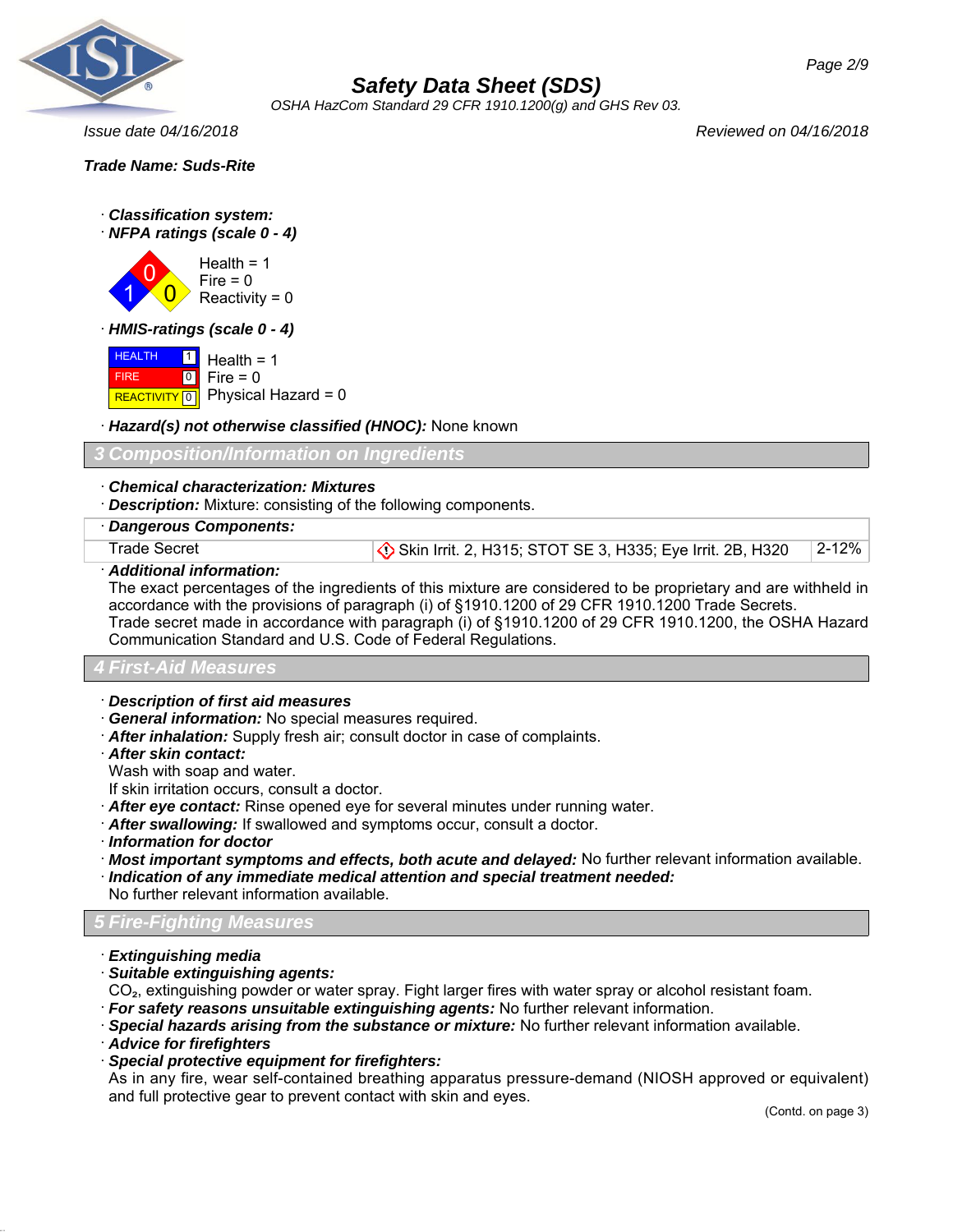

*OSHA HazCom Standard 29 CFR 1910.1200(g) and GHS Rev 03.*

*Issue date 04/16/2018 Reviewed on 04/16/2018*

*Trade Name: Suds-Rite*

### *6 Accidental Release Measures*

- · *Personal precautions, protective equipment and emergency procedures:* Not required.
- · *Environmental precautions:*
- Dilute with plenty of water.

Do not allow to enter sewers/surface or ground water.

- · *Methods and material for containment and cleaning up:*
- Ensure adequate ventilation.

Absorb with liquid-binding material (i.e. sand, diatomite, acid binders, universal binders, sawdust). Dispose contaminated material as waste according to section 13.

· *Reference to other sections:*

See Section 7 for information on safe handling.

See Section 8 for information on personal protection equipment.

- See Section 13 for disposal information.
- · *Protective Action Criteria for Chemicals*

| $PAC-1$ :              |                      |
|------------------------|----------------------|
| <b>Trade Secret</b>    | $9.8 \text{ mg/m}^3$ |
| <b>Trade Secret</b>    | 400 ppm              |
| $·$ PAC-2:             |                      |
| <b>Trade Secret</b>    | 110 mg/m $3$         |
| <b>Trade Secret</b>    | 2000* ppm            |
| $·$ PAC-3:             |                      |
| <b>Trade Secret</b>    | 650 mg/ $m3$         |
| <b>Trade Secret</b>    | $12000**$ ppm        |
| 7 Handling and Storage |                      |

- · *Handling*
- · *Precautions for safe handling:* No special measures required.
- · *Information about protection against explosions and fires:* No special measures required.
- · *Conditions for safe storage, including any incompatibilities*
- · *Storage*
- · *Requirements to be met by storerooms and receptacles:* No special requirements.
- · *Information about storage in one common storage facility:* Not required.
- · *Further information about storage conditions:* None.
- · *Specific end use(s):* No further relevant information available.

\* *8 Exposure Controls/Personal Protection*

· *Additional information about design of technical systems:* No further data; see section 7.

· *Control parameters:*

#### · *Components with occupational exposure limits:*

The following constituent is the only constituent of the product which has a PEL, TLV or other recommended exposure limit.

At this time, the remaining constituent has no known exposure limits.

#### **Trade Secret**

PEL Long-term value: 980 mg/m<sup>3</sup>, 400 ppm

(Contd. on page 4)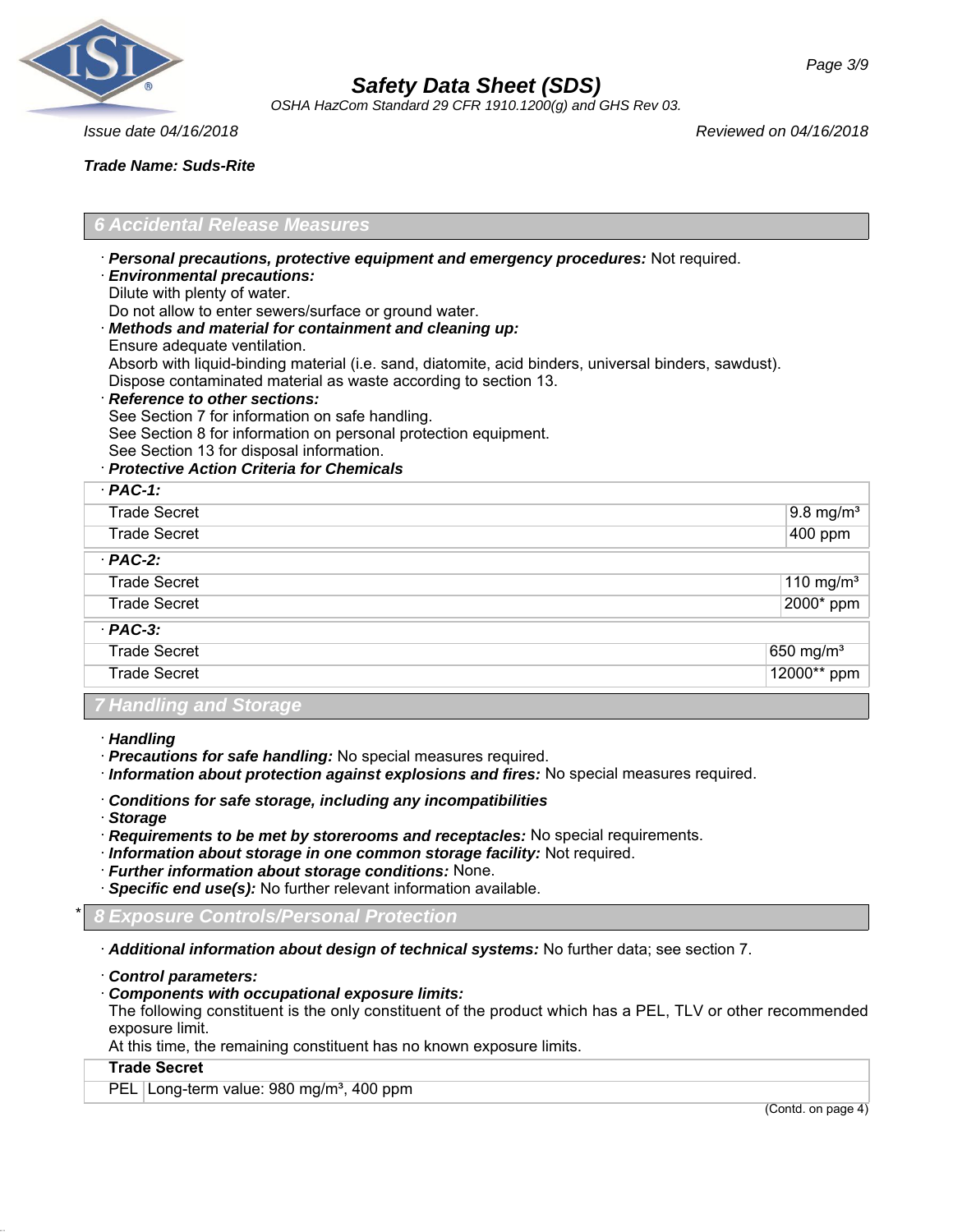

*OSHA HazCom Standard 29 CFR 1910.1200(g) and GHS Rev 03.*

### *Trade Name: Suds-Rite*

*Issue date 04/16/2018 Reviewed on 04/16/2018*

REL Short-term value: 1225 mg/m<sup>3</sup>, 500 ppm Long-term value:  $980 \text{ mg/m}^3$ ,  $400 \text{ ppm}$ TLV Short-term value:  $984 \text{ mg/m}^3$ , 400 ppm Long-term value:  $492$  mg/m<sup>3</sup>, 200 ppm BEI

· *Additional information:* The lists that were valid during the creation of this SDS were used as basis.

· *Exposure controls:*

· *Personal protective equipment*

#### · *General protective and hygienic measures:*

The usual precautionary measures for handling chemicals should be followed.

- · *Breathing equipment:* Not required.
- · *Protection of hands:*



Protective gloves

The glove material has to be impermeable and resistant to the product/ the substance/ the preparation.

Due to missing tests no recommendation to the glove material can be given for the product/ the preparation/ the chemical mixture.

Select glove material based on penetration times, rates of diffusion and degradation.

#### · *Material of gloves:*

The selection of the suitable gloves does not only depend on the material, but also on further marks of quality and varies from manufacturer to manufacturer. As the product is a preparation of several substances, the resistance of the glove material cannot be calculated in advance and has therefore to be checked prior to the application.

#### · *Penetration time of glove material:*

The exact break-through time has to be determined and observed by the manufacturer of the protective gloves.

· *Eye protection:*



Safety glasses

### *9 Physical and Chemical Properties*

- · *Information on basic physical and chemical properties*
- · *General Information*

| · Appearance:                                                                                     |                                     |
|---------------------------------------------------------------------------------------------------|-------------------------------------|
| Form:                                                                                             | Liquid                              |
| Color:                                                                                            | Blue                                |
| · Odour:                                                                                          | Soapy                               |
| Odor threshold:                                                                                   | Not determined.                     |
| Change in condition<br><b>Melting point/Melting range:</b><br><b>Boiling point/Boiling range:</b> | Not determined.<br>83 °C (181.4 °F) |
| · Flash point:                                                                                    | <b>None</b>                         |
| · Flammability (solid, gaseous):                                                                  | Not applicable.                     |

(Contd. on page 5)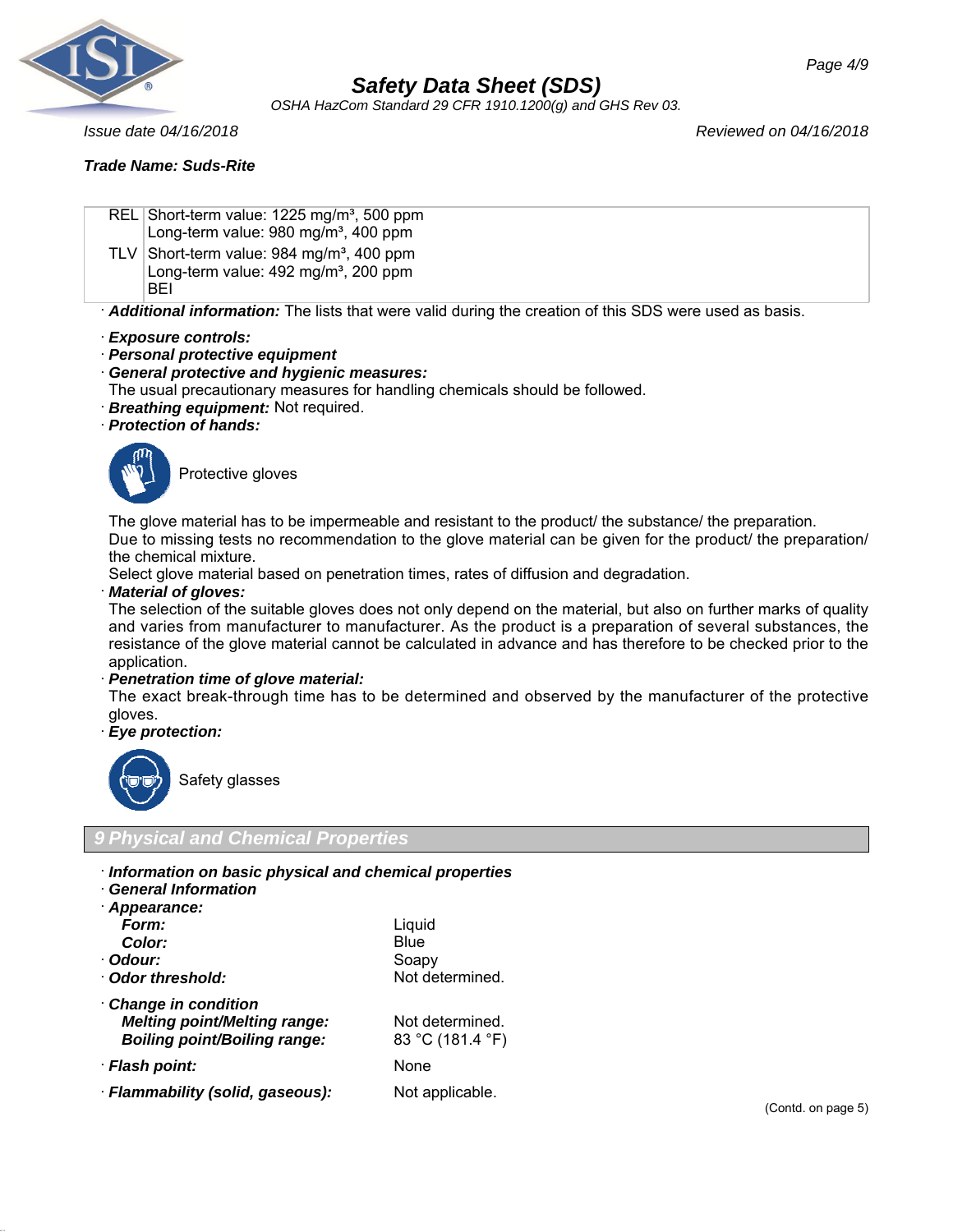

*OSHA HazCom Standard 29 CFR 1910.1200(g) and GHS Rev 03.*

### *Trade Name: Suds-Rite*

*Issue date 04/16/2018 Reviewed on 04/16/2018*

| · Decomposition temperature:                                                         | Not determined.                                       |
|--------------------------------------------------------------------------------------|-------------------------------------------------------|
| · Auto igniting:                                                                     | Product is not self-igniting.                         |
| · Danger of explosion:                                                               | Product does not present an explosion hazard.         |
| <b>Explosion limits:</b><br>Lower:<br><b>Upper:</b>                                  | $0.0$ Vol %<br>$0.0$ Vol %                            |
| Vapor pressure @ 20 °C (68 °F):                                                      | 23 hPa (17.3 mm Hg)                                   |
| · Density:<br><b>Relative density:</b><br>Vapor density:<br><b>Evaporation rate:</b> | Not determined.<br>Not determined.<br>Not determined. |
| · Solubility in / Miscibility with:<br>Water:                                        | Fully miscible.                                       |
| · Partition coefficient (n-octanol/water): Not determined.                           |                                                       |
| · Viscosity:<br>Dynamic:<br><b>Kinematic:</b>                                        | Not determined.<br>Not determined.                    |
| · Solvent content:<br><b>Organic solvents:</b><br><b>VOC content:</b>                | 0.8%<br>0.8%                                          |
| Solids content:<br>Other information:                                                | 0.8%<br>No further relevant information available.    |

### *10 Stability and Reactivity*

· *Reactivity:* No further relevant information available.

- · *Chemical stability:* Stable under normal conditions.
- · *Thermal decomposition / conditions to be avoided:* No decomposition if used according to specifications.
- · *Possibility of hazardous reactions:* No dangerous reactions known.
- · *Conditions to avoid:* No further relevant information available.
- · *Incompatible materials:* No further relevant information available.
- · *Hazardous decomposition products:* No dangerous decomposition products known.

### *11 Toxicological Information*

· *Information on toxicological effects:*

|  | · Acute toxicity: |
|--|-------------------|
|--|-------------------|

|                       |                            | $\cdot$ LD/LC50 values that are relevant for classification: |
|-----------------------|----------------------------|--------------------------------------------------------------|
| <b>Trade Secret</b>   |                            |                                                              |
| Oral                  | LD50                       | 5,045 mg/kg (Rat)                                            |
| Dermal                | LD50                       | 12,800 mg/kg (Rabbit)                                        |
| Inhalative $LC50/4 h$ |                            | 30 mg/l (Rat)                                                |
|                       |                            | LC50/96 hours 9,640 mg/l (Pimephales)                        |
|                       | . Drimaru irritant affaatı |                                                              |

· *Primary irritant effect:*

- · *On the skin:* May be irritating.
- · *On the eye:* Irritating effect.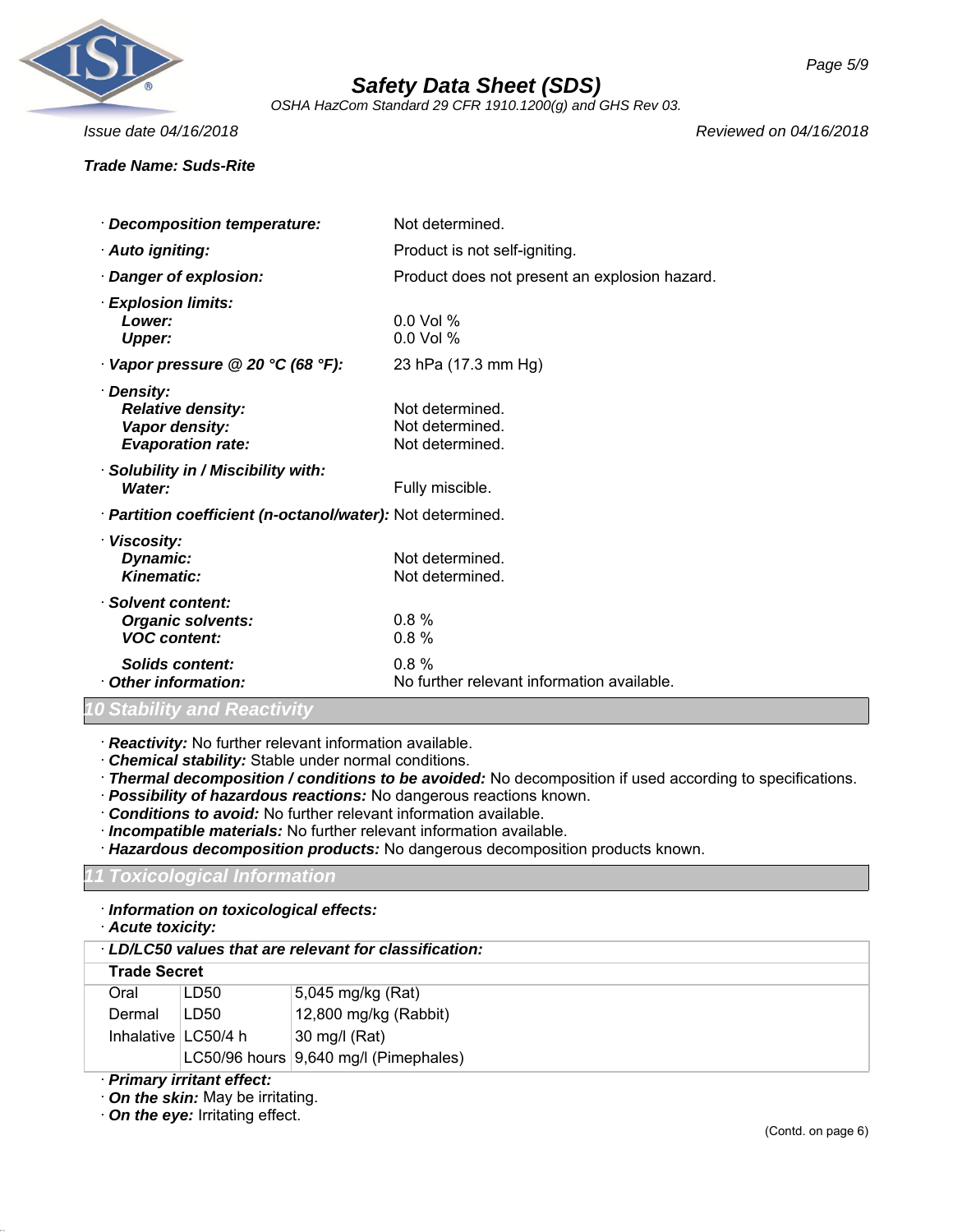

*OSHA HazCom Standard 29 CFR 1910.1200(g) and GHS Rev 03.*

#### *Trade Name: Suds-Rite*

*Page 6/9*

*Issue date 04/16/2018 Reviewed on 04/16/2018*

#### · *Additional toxicological information:*

The product is not subject to classification according to internally approved calculation methods for preparations.

When used and handled according to specifications, the product does not have any harmful effects according to our experience and the information provided to us.

#### · *Carcinogenic categories:*

#### · *IARC (International Agency for Research on Cancer):*

Group 1 - Carcinogenic to humans

- Group 2A Probably carcinogenic to humans
- Group 2B Possibly carcinogenic to humans
- Group 3 Not classifiable as to its carcinogenicity to humans

Group 4 - Probably not carcinogenic to humans

Trade Secret 3

#### · *NTP (National Toxicology Program):*

None of the ingredients are listed.

#### · *OSHA-Ca (Occupational Safety & Health Administration):*

None of the ingredients are listed.

#### *12 Ecological Information*

- · *Toxicity:*
- · *Aquatic toxicity:* No further relevant information available.
- · *Persistence and degradability:* No further relevant information available.
- · *Behavior in environmental systems:*
- · *Bioaccumulative potential:* No further relevant information available.
- · *Mobility in soil:* No further relevant information available.
- · *Additional ecological information:*
- · *General notes:*

Do not allow product to reach ground water, water course or sewage system.

Danger to drinking water if even small quantities leak into the ground.

- · *Results of PBT and vPvB assessment:*
- · *PBT:* Not applicable.
- · *vPvB:* Not applicable.
- · *Other adverse effects:* No further relevant information available.

#### *13 Disposal Considerations*

· *Waste treatment methods*

· *Recommendation:*

Must not be disposed of together with household garbage. Do not allow product to reach sewage system. Observe all federal, state and local environmental regulations when disposing of this material.

- · *Uncleaned packagings*
- · *Recommendation:* Disposal must be made according to official regulations.
- **Recommended cleansing agent:** Water, if necessary with cleansing agents.

#### *14 Transport Information*

- · *UN-Number:*
- · **DOT, ADR/ADN, ADN, IMDG, IATA** Non-Regulated Material
- · *UN proper shipping name:*

· *DOT, ADR/ADN, ADN, IMDG, IATA* Non-Regulated Material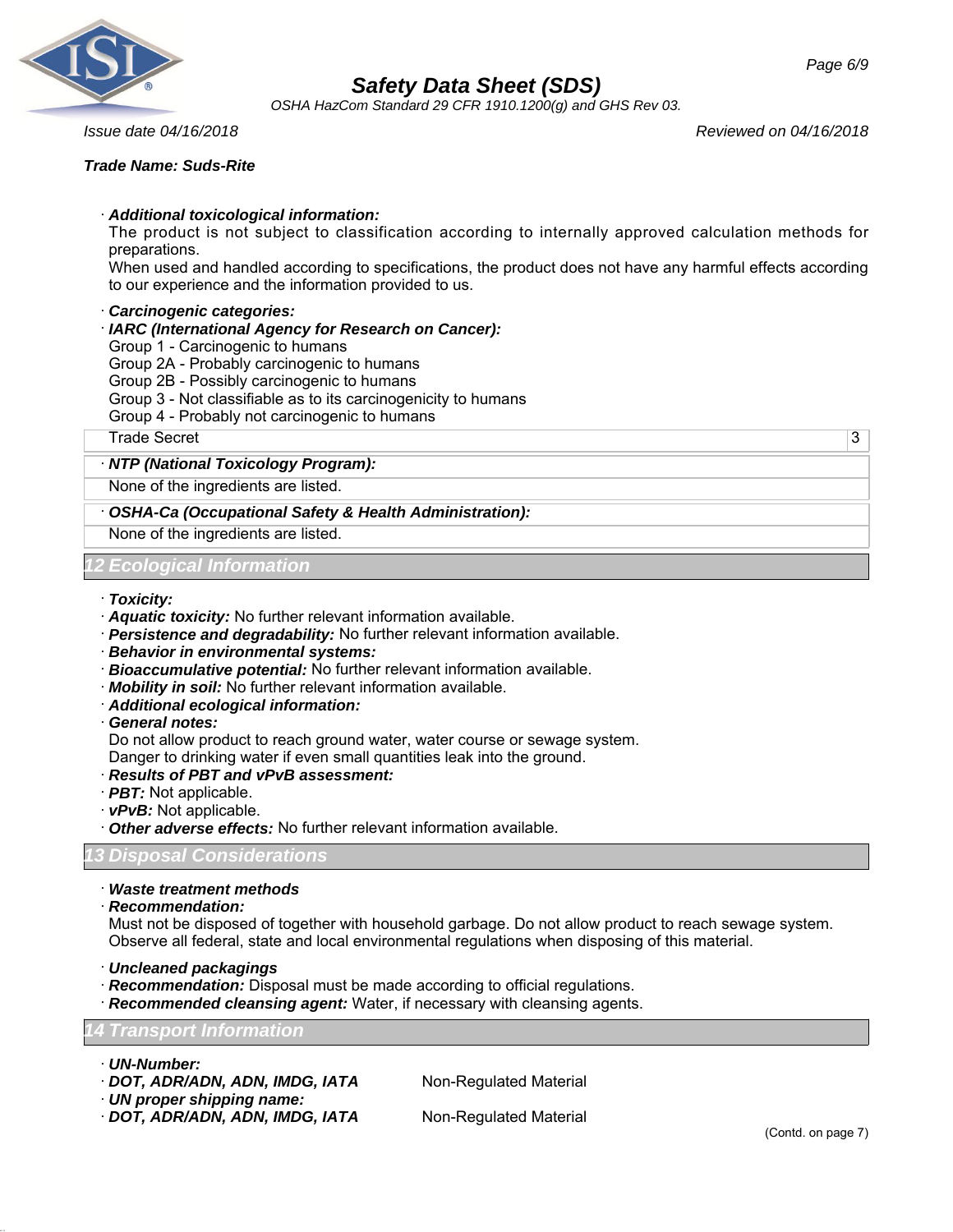

*OSHA HazCom Standard 29 CFR 1910.1200(g) and GHS Rev 03.*

### *Trade Name: Suds-Rite*

*Issue date 04/16/2018 Reviewed on 04/16/2018*

| · Transport hazard class(es):                |                        |
|----------------------------------------------|------------------------|
| · DOT, ADR/ADN, ADN, IMDG, IATA              |                        |
| · Class:                                     | Non-Regulated Material |
| · Packing group:                             |                        |
| · DOT, ADR/ADN, IMDG, IATA                   | Non-Regulated Material |
| <b>Environmental hazards:</b>                | Not applicable.        |
| · Special precautions for user:              | Not applicable.        |
| · Transport in bulk according to Annex II of |                        |
| <b>MARPOL73/78 and the IBC Code:</b>         | Not applicable.        |
| · UN "Model Regulation":                     | Non-Regulated Material |
| <b>15 Regulatory Information</b>             |                        |

· *Safety, health and environmental regulations/legislation specific for the substance or mixture:* · *SARA (Superfund Amendments and Reauthorization):*

| · Section 355 (extremely hazardous substances):             |                         |
|-------------------------------------------------------------|-------------------------|
| None of the ingredients are listed.                         |                         |
| Section 313 (Specific toxic chemical listings):             |                         |
| <b>Trade Secret</b>                                         |                         |
| · TSCA (Toxic Substances Control Act):                      |                         |
| All ingredients are listed or exempt from listing.          |                         |
| · TSCA new (21st Century Act) (Substances not listed)       |                         |
| <b>Trade Secret</b>                                         |                         |
| · California Proposition 65:                                |                         |
| Chemicals known to cause cancer:                            |                         |
| None of the ingredients are listed.                         |                         |
| Chemicals known to cause reproductive toxicity for females: |                         |
| None of the ingredients are listed.                         |                         |
| Chemicals known to cause reproductive toxicity for males:   |                         |
| None of the ingredients are listed.                         |                         |
| Chemicals known to cause developmental toxicity:            |                         |
| None of the ingredients are listed.                         |                         |
| · New Jersey Right-to-Know List:                            |                         |
| <b>Trade Secret</b>                                         |                         |
| · New Jersey Special Hazardous Substance List:              |                         |
| <b>Trade Secret</b>                                         | F <sub>3</sub>          |
| Pennsylvania Right-to-Know List:                            |                         |
| <b>Trade Secret</b>                                         |                         |
| <b>Trade Secret</b>                                         |                         |
| · Pennsylvania Special Hazardous Substance List:            |                         |
| <b>Trade Secret</b>                                         | E                       |
| <b>Trade Secret</b>                                         | $\overline{\mathsf{E}}$ |
| (Contd. on page 8)                                          |                         |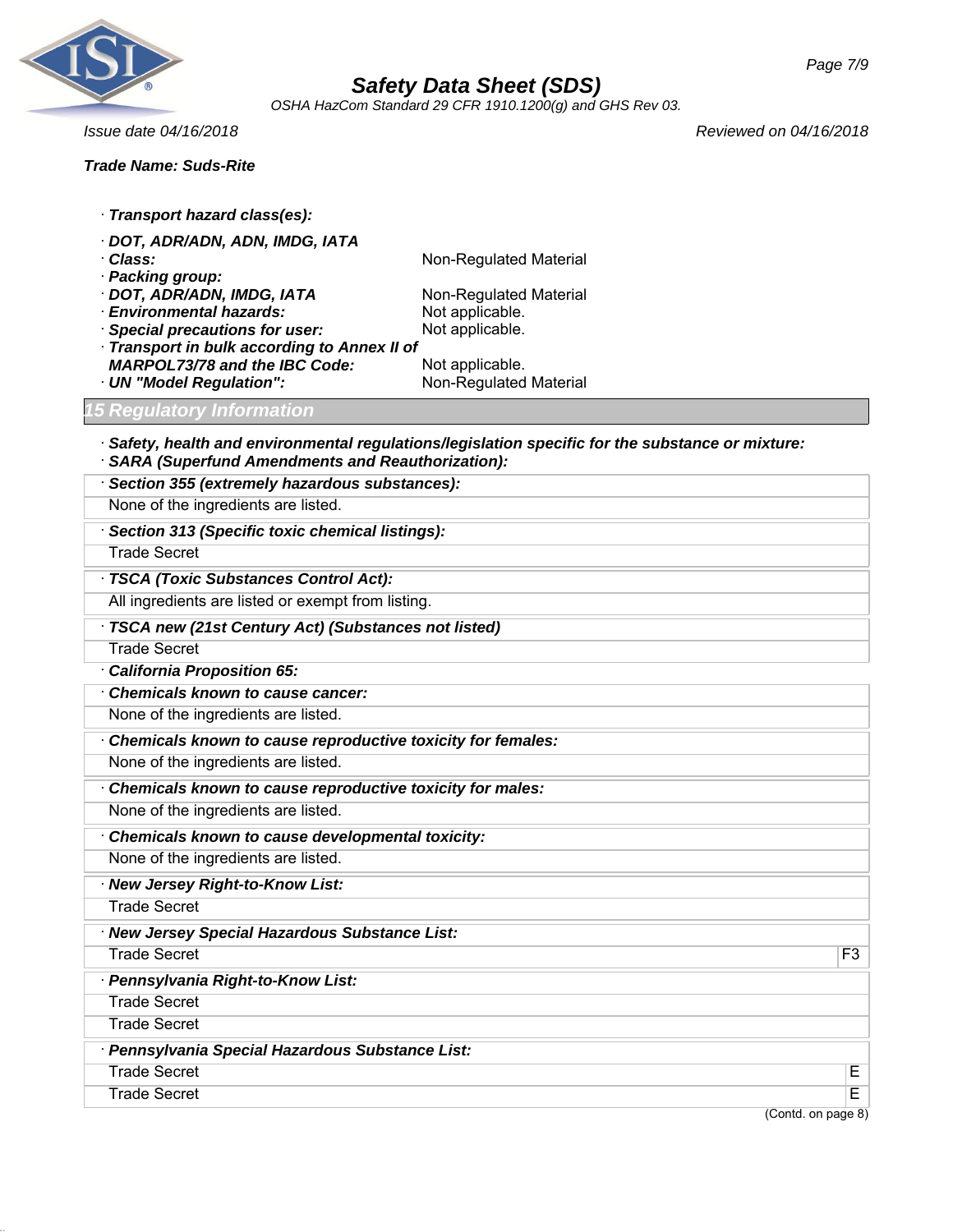

*OSHA HazCom Standard 29 CFR 1910.1200(g) and GHS Rev 03.*

*Issue date 04/16/2018 Reviewed on 04/16/2018*

*Trade Name: Suds-Rite*

| · EPA (Environmental Protection Agency):<br>None of the ingredients are listed.<br>· TLV (Threshold Limit Value established by ACGIH):        |
|-----------------------------------------------------------------------------------------------------------------------------------------------|
|                                                                                                                                               |
|                                                                                                                                               |
|                                                                                                                                               |
| <b>Trade Secret</b><br>A4                                                                                                                     |
| · NIOSH-Ca (National Institute for Occupational Safety and Health):                                                                           |
| None of the ingredients are listed.                                                                                                           |
| <b>GHS label elements</b><br>The product is classified and labeled according to the Globally Harmonized System (GHS).<br>· Hazard pictograms: |
| GHS07                                                                                                                                         |
|                                                                                                                                               |
| · Signal word: Warning                                                                                                                        |
| · Hazard statements:                                                                                                                          |
| H315+H320 Causes skin and eye irritation.                                                                                                     |
| · Precautionary statements:<br>P264<br>Wash thoroughly after handling.                                                                        |
| Wear protective gloves.<br>P <sub>280</sub>                                                                                                   |
| If on skin: Wash with plenty of water.<br>P302+P352                                                                                           |
| Specific treatment (see supplementary first aid instructions on this Safety Data Sheet).<br>P321                                              |
| P305+P351+P338 If in eyes: Rinse cautiously with water for several minutes. Remove contact lenses, if                                         |
| present and easy to do. Continue rinsing.                                                                                                     |
| If skin irritation occurs: Get medical advice/attention.<br>P332+P313                                                                         |
| P362+P364<br>Take off contaminated clothing and wash it before reuse.                                                                         |
| P337+P313<br>If eye irritation persists: Get medical advice/attention.                                                                        |
| · National regulations:                                                                                                                       |
| None of the ingredients are listed.                                                                                                           |
| Chemical safety assessment: A Chemical Safety Assessment has not been carried out.                                                            |

#### *16 Other Information*

The information and recommendations in this safety data sheet are, to the best of our knowledge, accurate as of the date of issue. Nothing herein shall be deemed to create warranty, expressed or implied, and shall not establish a legally valid contractual relationship. It is the responsibility of the user to determine applicability of this information and the suitability of the material or product for any particular purpose.

· *Date of preparation / last revision:* 04/16/2018 / 10

#### · *Abbreviations and acronyms:*

ADR: The European Agreement concerning the International Carriage of Dangerous Goods by Road

ADN: The European Agreement concerning the International Carriage of Dangerous Goods by Inland Waterways

IMDG: International Maritime Code for Dangerous Goods

DOT: US Department of Transportation

ACGIH: American Conference of Governmental Industrial Hygienists

EINECS: European Inventory of Existing Commercial Chemical Substances

ELINCS: European List of Notified Chemical Substances

CAS: Chemical Abstracts Service (division of the American Chemical Society)

NFPA: National Fire Protection Association (USA)

HMIS: Hazardous Materials Identification System (USA)

VOC: Volatile Organic Compounds (USA, EU)

IATA: International Air Transport Association